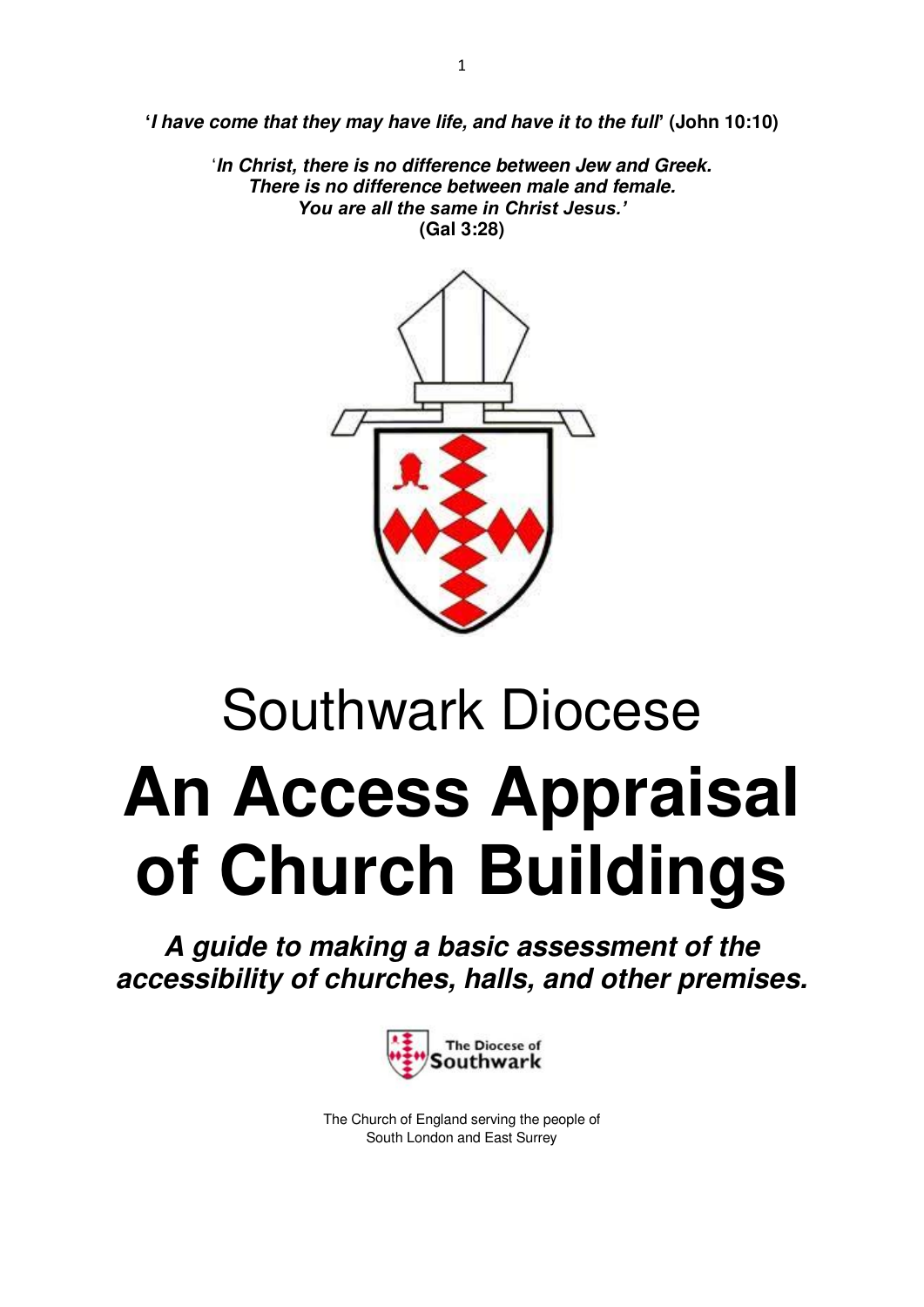*As children of God, we have a new dignity and God calls us to fullness of life. (Introduction to the Common Worship Rite of Baptism 2006)* 

# **An access appraisal of church buildings.**

This document contains some practical advice on ways in which churches might assess their buildings and facilities in order to create a better environment for people with disabilities.

It is recommended that the Church Council appoints a small group of people to carry out the appraisal and that a formal report is made to the council from which action may be taken.

Those who are asked to undertake the appraisal should read the whole document before starting, work through the pages carefully (it may be valuable to use a separate copy for the hall or another building) and to make a full report to the church council – with pictures if possible.

It must be stressed that undertaking an access appraisal as suggested by this document is an informal procedure. If you are considering any major changes to your buildings, undertaking building works, or making other developments, it may be advisable to have a full Access Audit. If you are planning new building works it may be advisable to seek the advice of an access consultant as well as an architect.

It is important that everyone should be given a warm welcome into the House of the Lord, there should be no barriers to the worship of God, but sometimes our churches can appear to be less-than-welcoming to disabled people. As Christians we are horrified at the suggestion that we are not welcoming but sometimes our church life and buildings can appear to be "unfriendly" to people with disabilities. This is not a deliberate policy but can occur through a failure to think through our approach to disability. Churches very rarely discriminate intentionally but may fall into a trap of unwitting discrimination.

Think about your church …… does it have steps at the entrance?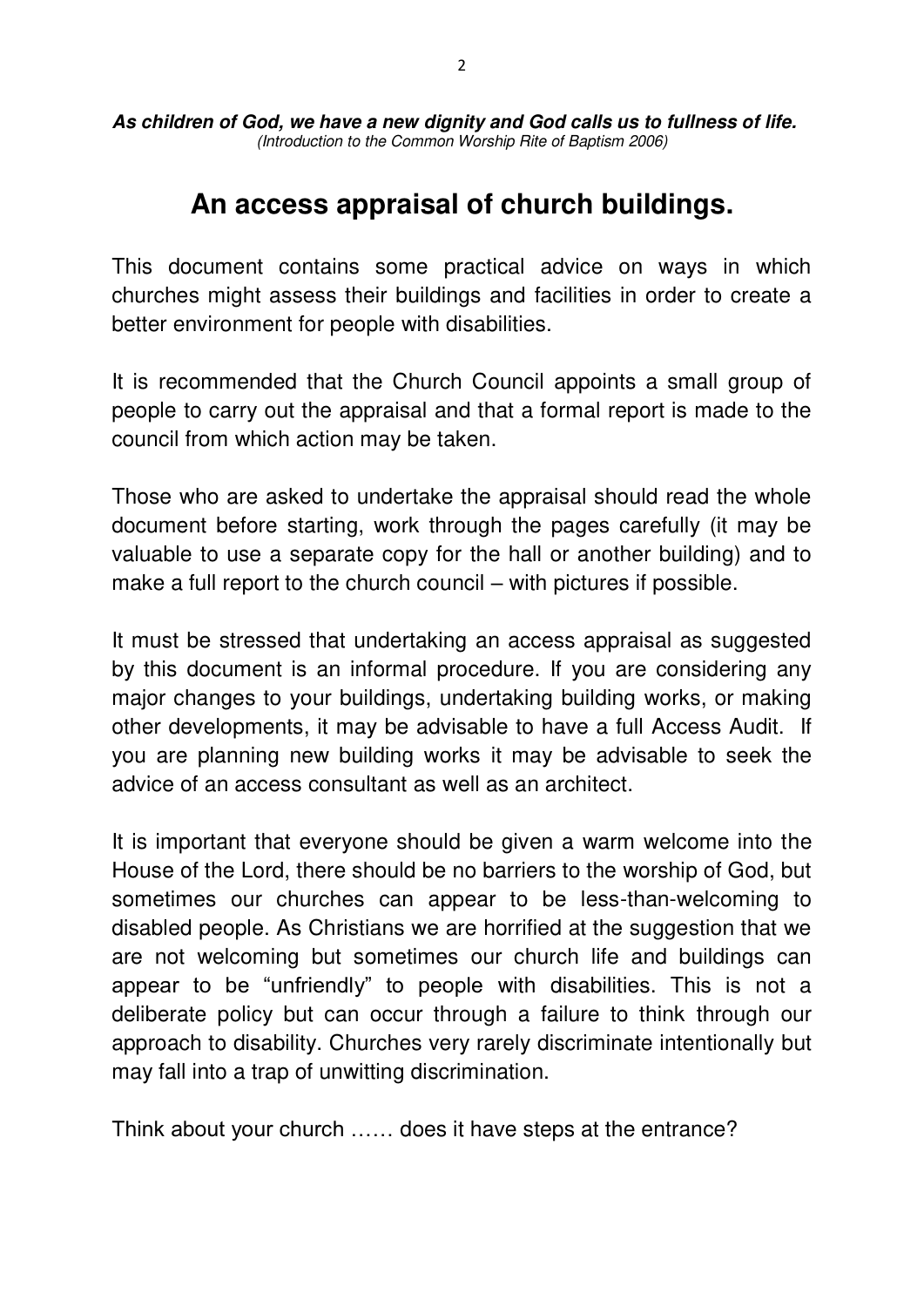Can everybody read your weekly news-sheet?

Does everyone use the microphone?

For people with disabilities these things are important; getting things wrong can create problems.

As a response to the Equality Act and to offer the best possible welcome it is advised, though not mandatory, that every church undertake an appraisal of its buildings, practices, and attitudes to see how good they are for people with disabilities.

Encourage members of the congregation to participate in the access appraisal of your buildings, especially those who have mobility issues or sight and hearing impairment and who can therefore draw attention to particular areas of concern.

This document consists of a number of sections which will assist you in making an access appraisal of your buildings. Starting with arrival at the building and moving through to look at some specific aspects of disability, the nine sections each has some comment on the likely requirements of people with disabilities, some questions which you may wish to ask in assessing the suitability of your premises, and then a prompt to help set out some recommendations for such action is necessary.

At the end of each section (where applicable) there is a brief summary of the access standards for which you should aim. These are based on BS 8300 which is the Code of Practice that sets out the requirements for good accessibility.

## **Introduction - an access appraisal**

It is advised that the church be inspected by at least two people who will walk around all public areas and make notes under the subject headings found in this booklet. As well as looking at the buildings it is important to look at the 'practises' of the church, especially events that take place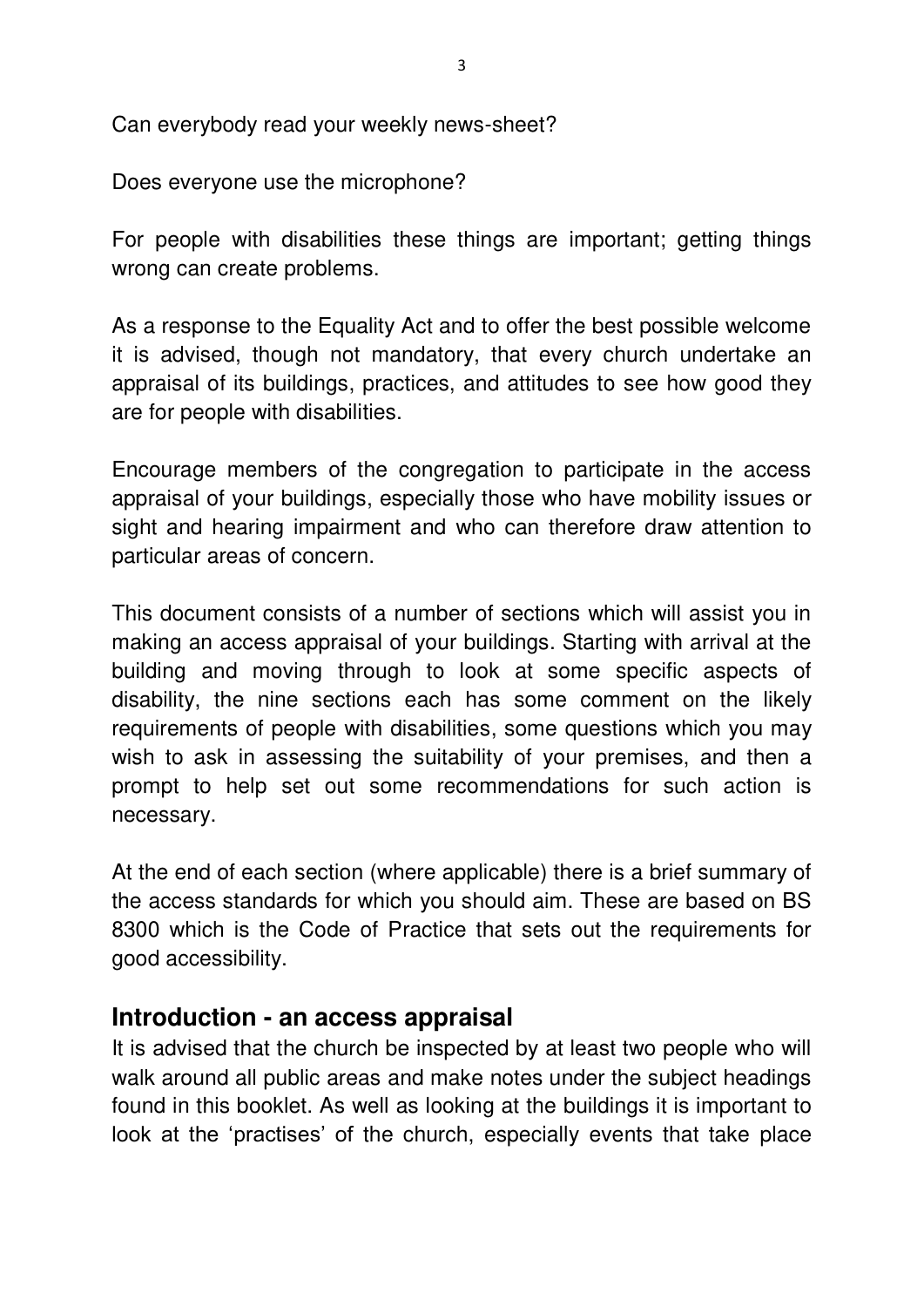away from the main church building (in the church hall, the vicarage, people's homes).

The appraisal process should result in a report on the accessibility of the church as a whole, for 'access' is not just about buildings - it includes the whole life of the church. The concept of 'access' involves more than just the physical circulation in a building and this is why the needs of people with a wide range of disabilities are included. It can be very useful to take photographs of particular areas in order that those who assess the report may fully understand the matters being raised.

Once the appraisal report is completed it will be possible to make recommendations to improve the quality of your access and your welcome; some will be simple to implement but others may be costly, may challenge the aesthetics of the building, or may simply be impractical. Other recommendations will be achievable in the course of time. The parochial church council should take careful note of the appraisal report and then classify each recommendation under one of the following headings:

**1. Straightforward:** Matters which can be implemented with little delay and might include the provision of large-print pew sheets and hymnbooks, elimination of a small step, painting a contrast colour line on steps, replacement of worn doormats, etc. (Do remember that the advice of the Archdeacon and DAC must be sought in respect of any changes of a permanent nature – including lines on steps.)

**2. Achievable:** Matters which can be implemented in the short term – perhaps when money becomes available or when a re-ordering takes place. Such matters might include the provision of a hearing-aid induction loop or the provision of a permanent ramp for wheelchairs, or handrails on steps. (Remember to seek advice.)

**3. Unreasonable:** Matters which are felt to be quite beyond the capacity of the church. Major alterations to a historic building may be aesthetically unacceptable. Some provisions may cost a fortune. It is important to carefully document the reasons why a matter has been deemed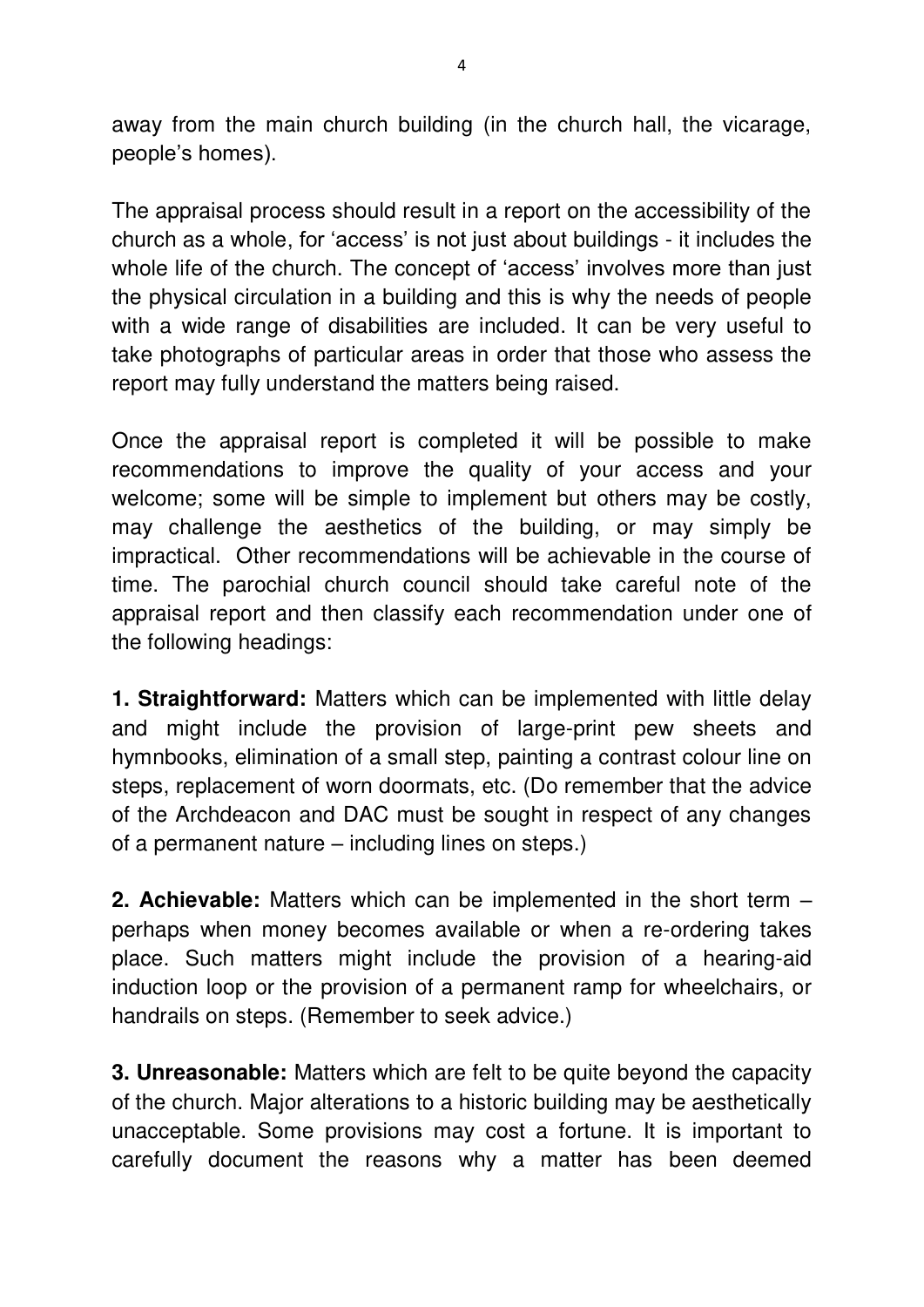'unreasonable' as this may provide useful evidence should legal action be taken against the church.

The PCC should formally record its decisions, implement the 'reasonable' matters and plan for the 'achievable' ones. It is recommended that the appraisal be reviewed every two years as new members of the congregation may present new issues. The PCC would then have discharged its duty under the Equality Act which requires churches as "providers of goods and services" to make "reasonable provision" for the needs of people with disabilities.

In the following pages the 'standards' that are given on each page are based on BS8300 "Designs of Buildings and their approaches to meet the needs of disabled people – Code of Practice.

# **1. Getting to the building**

People who have mobility impairments may need to get their car close to a venue, have plenty of room to park and to open car doors so that they can get into a wheelchair from the car. Any kerbs on the route to the building should have a dropped section for wheelchair-users.

It is very difficult to propel a wheelchair or to walk with crutches on a pathway that has a loose surface so a firm, well-drained surface is preferable; low planting along the path edge helps to define the route (this is especially important for people with a visual impairment).

Handrails and side kerbs should where possible be fitted to all ramps, gradients should not exceed 1-in-12.

Outward-opening doors and windows in walls alongside the path should where possible be protected by rails but not in a way that reduces the width of the path.

All pathways should be kept clean and be regularly treated to prevent the build-up of slippery substances.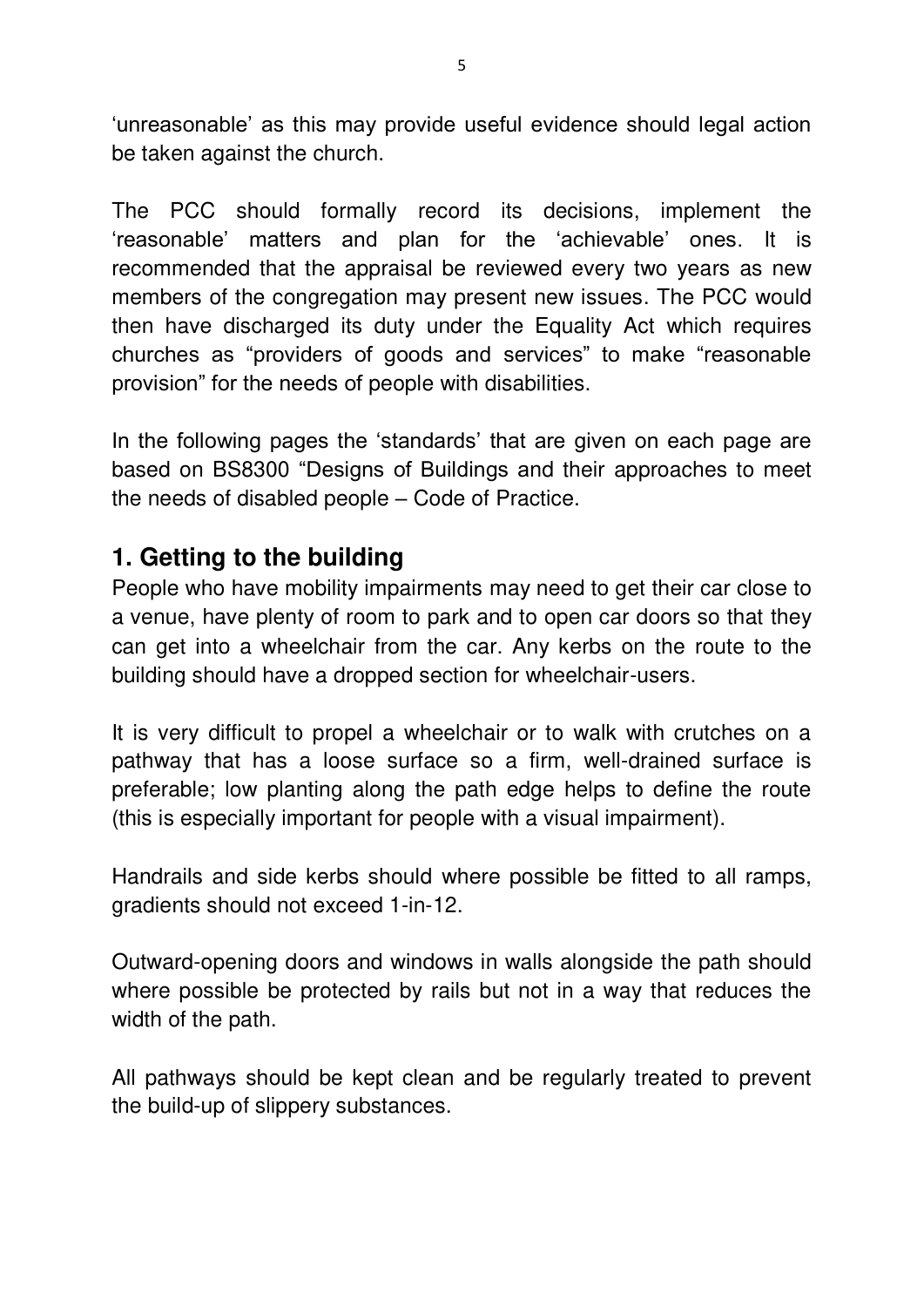## *Assessment: Describe the approach routes to all buildings; how closely do they match the standards set out below? What action should be taken to improve the routes? Make a list of your recommendations for this section.*

The standards for which you should aim:

At least two dedicated car parking spaces should be provided, these should have hard surfaces and be a minimum of 3200mm wide by 4800mm deep; they should be marked both on the ground and by a signpost and have a barrier-free route into the building.

Dropped kerbs should have a minimum width of 1200mm and maximum gradient of 1-in-12, surfaces must be flush to both the road and the pathway and no drainage gratings should obstruct the crossover.

Tactile paving should be used to indicate a dropped kerb. Routes to the building should have a smooth hard surface with tactile edgings and have a preferred width of 1800mm (and a minimum of 900mm).

# **2. Changes in level**

## a) Ramps:

Ramps for people who have difficulty in walking or who use wheelchairs should where possible be provided at any change of level. It is important that steps and ramps should have handrails as it may be necessary to have something to grip as one ascends or descends.

## b) Steps:

Some people have difficulty with ramps and so steps are still important; sometimes it is not possible to replace all the steps around a building with ramps and so it is vital that all steps are as safe and convenient as possible.

Handrails should be provided where possible to all steps and ramps. In many churches there are existing steps which cannot be replaced by a ramp; every effort should be made to provide handrails on such steps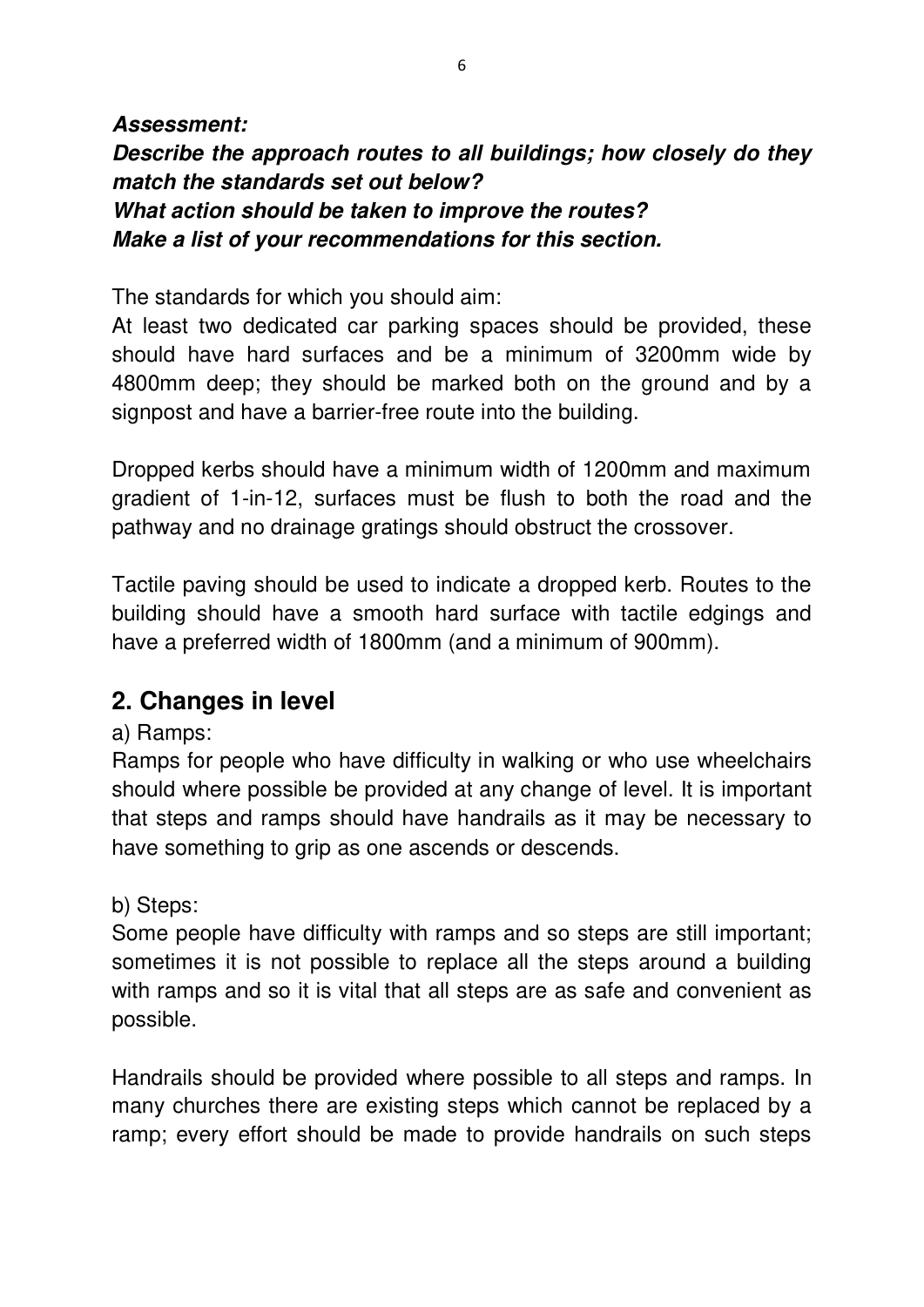but this should be done with consideration for the aesthetics of the building.

As an absolute minimum on short flights of steps (one or two risers), where no other handrail is possible, a vertical handgrip should be provided.

#### *Assessment:*

*Describe any methods of changing level both outside and inside the building.* 

*How closely do steps and ramps match the standards set out overleaf?* 

*What action might be taken to improve the situation? Make a list of your recommendations for this section.* 

The standards for which you should aim:

A ramp should have a minimum width of 1200m, have a maximum gradient of 1-in-12, and have a maximum sloping length of 5000mm. Any longer ramp should have a level area every 5000mm; this should be a minimum of 1500mm in length.

A ramp with a gradient of less than 1-in-12 can be a maximum of 10,000mm in length and have a level area every 10,000mm. If the change in level is more than two metres some system other than a ramp should be provided. All ramps that raise the route by more than 500mm should have steps as an alternative.

Handrails should be provided on each side of a ramp or steps to leave a clear space of 1000mm between them; handrails should be between 900mm and 1000mm high with a circular rail of maximum diameter of 50mm.

Handrails should project horizontally for a minimum of 300mm beyond the end of the ramp or steps and be carried across respite levels and turns. The rail itself should be a minimum of 100mm from any adjacent wall.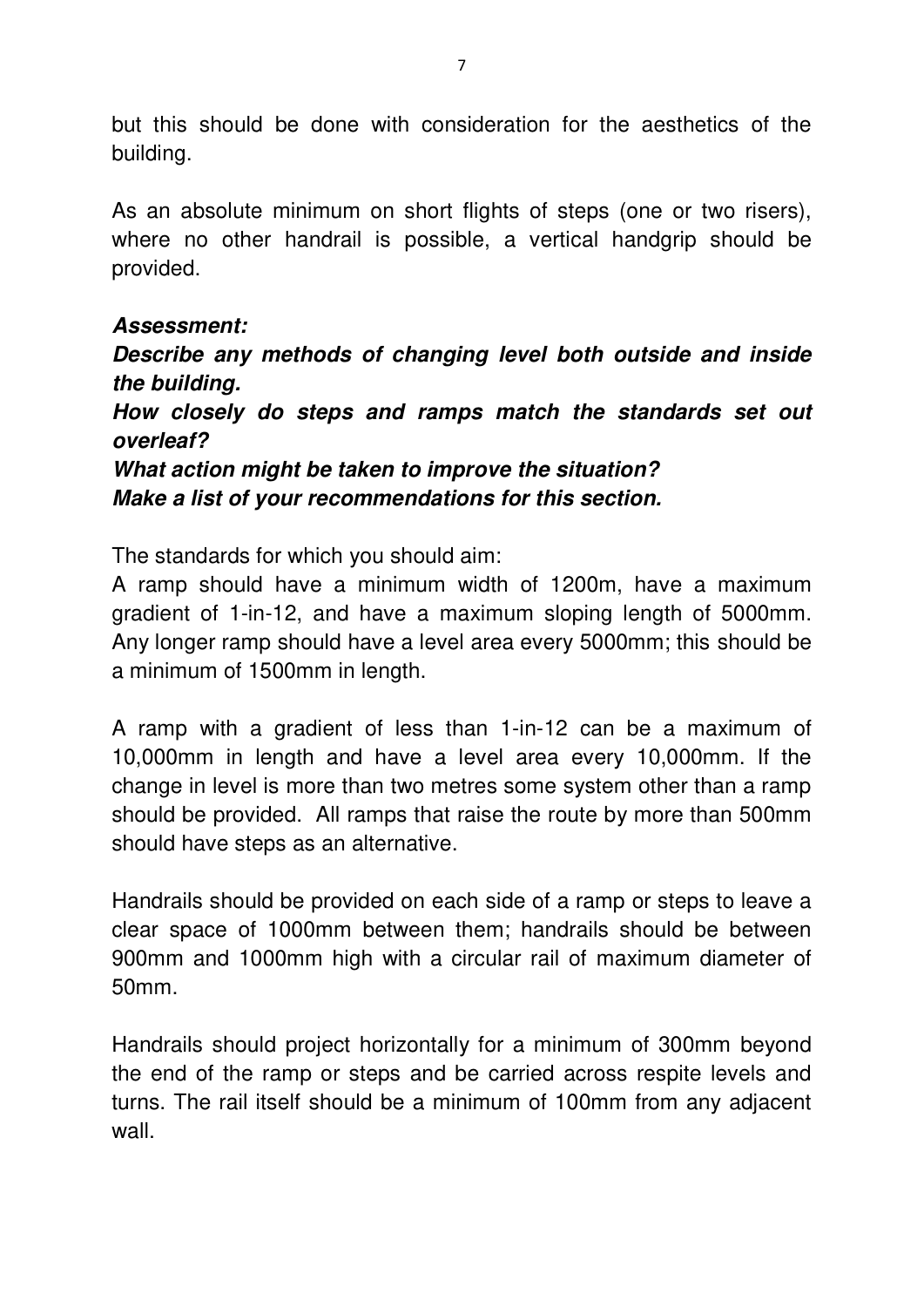Handrails should be 50mm in diameter, supported from beneath, and in a contrast colour to its surroundings. Risers on steps should be a maximum of 150mm high and treads a minimum of 280mm deep.

Step nosings should be distinguished in a contrasting colour on both horizontal and vertical edges. Step handrails should be as above.

A flight of steps should have a maximum rise of 1200mm; longer flights should have a landing every 1200mm; stair handrails should be as above.

A vertical handrail should be circular, with a maximum diameter of 50mm, a wall clearance of 100mm, be mounted and of sufficient length to be easily reached from both top and bottom of the steps, and be in a contrast colour to its surroundings.

# **3. Movement inside the building**

a) Corridors:

In order to assist people who use wheelchairs, crutches, or walking sticks passageways should where possible be wide enough to allow people to move freely.

Obstructions such as fire extinguishers or other equipment should be recessed and must be clearly marked.

Floor coverings should be non-slip and have no loose edges. A recessed doormat should be flush with the floor, doormats which sit on the floor surface should be slim, have tapered edges and be in a contrast colour to their surroundings; old doormats with ragged edges should be discarded.

Some floor surfaces have patterns which present difficulties to people with visual impairment and should be avoided.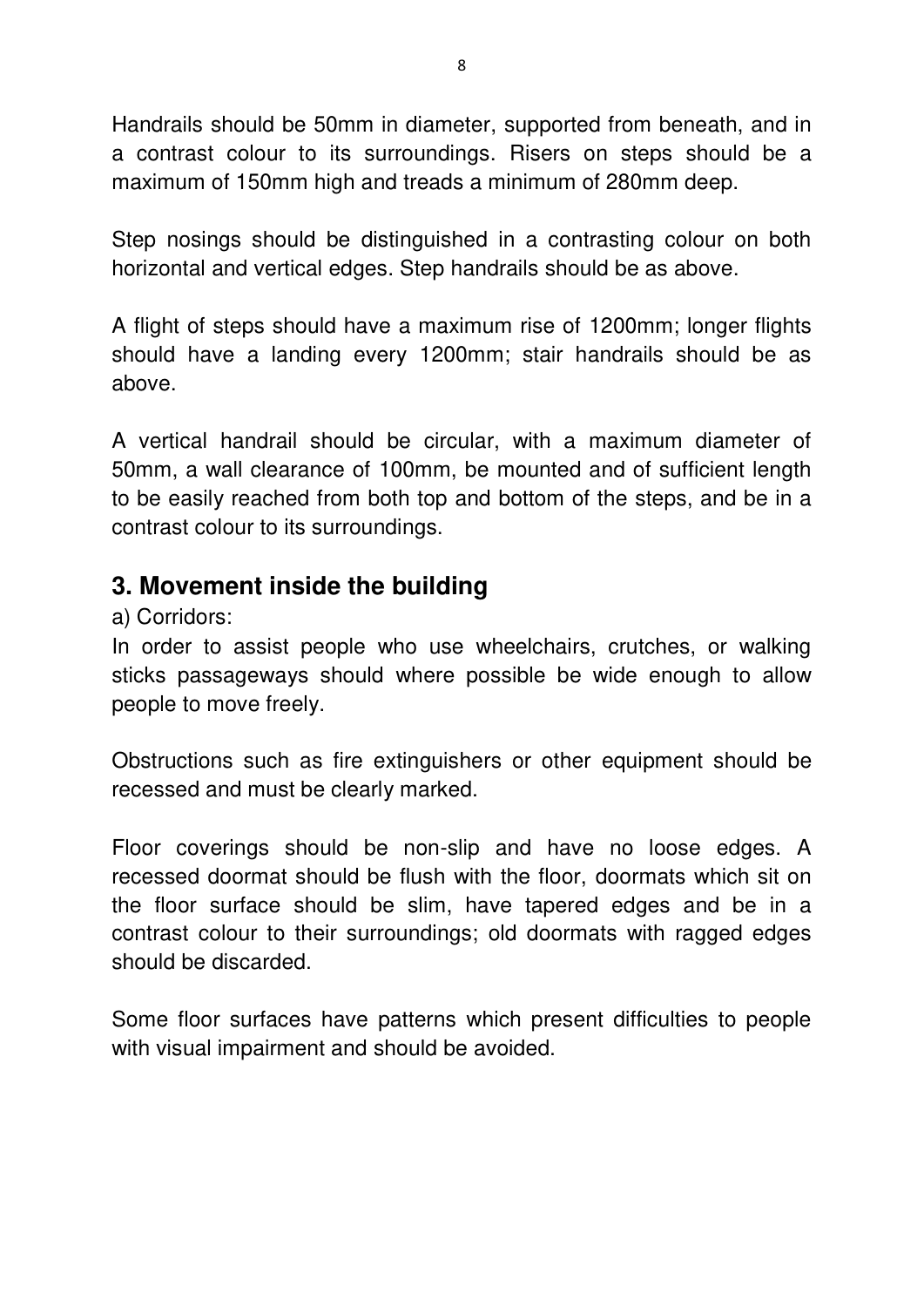b) Doors:

It is important that people who use wheelchairs can easily pass through all doors; the average wheelchair is about 700mm wide. If there is a double-leaved door, both leaves must always be free to open.

Door handles should be lever-style and in a contrast colour to their surroundings. Doors should be glazed so that one can see through whether standing or seated.

Door closers should be set to allow the door to open with a gentle pull. Be aware that doors that are constructed entirely or primarily of glass can present real problems to people with impaired vision and so should have bold markings on the glass at eye levels for both seated and standing people.

Etched markings are hard to see and should be avoided. It is important that the edges of glass doors are marked so that they can be seen when open.

All-glass doors should be avoided.

In an emergency it is vital that people with disabilities have the same opportunity to escape as everyone else.

All designated fire escape routes should be wheelchair-accessible; if this is not possible, areas that are protected from fire (such as enclosed staircases) should be marked as refuges for people who cannot use the stairs.

In creating a refuge it is important that fire escape routes are not blocked. The advice of the local fire officer should be sought in every instance.

#### *Assessment:*

*Are all corridors wide enough for wheelchair and crutch users? Are there any projecting obstructions which may be a hazard, especially to people with visual impairment?*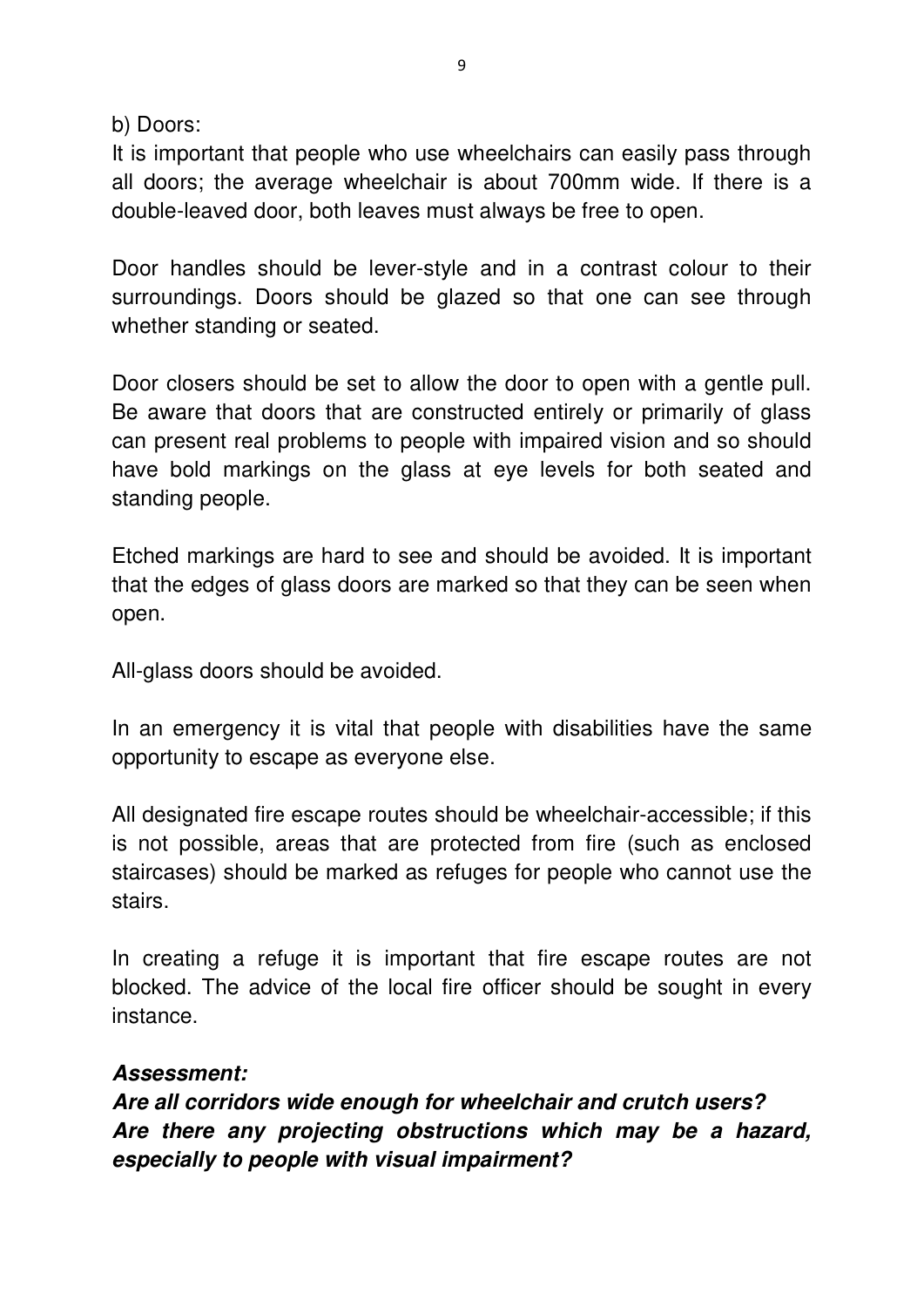*Are floor surfaces in good condition? Do any carpets present hazards to people with disabilities? Are all doors wide enough? Are both leaves of double doors always unlocked? Do doors have adequate glazing to enable people to see through? Do glass doors and panels have bold visible markings? Can doors be easily opened by lever handles with a gentle pull? Are all fire escapes suitable for people with disabilities? Make a list of your recommendations for this section.* 

The standards for which you should aim:

Corridors should have a minimum clear width of 1200mm. All doors should provide a minimum opening width of 750mm, have lever furniture and glazed vision panels. Floor surfaces and items in corridors should not be hazardous.

Fire escapes, when leaving the building, should be to a level platform; if there are steps, a refuge should be provided clear of any escape path, this can allow a wheelchair to be parked without blocking the escape route.

All buildings of more than one storey should have a clearly-signed refuge on each floor.

# **4. Toilets**

The first questions that wheelchair-users ask when they are invited to a building is "Can I get in?" and "Can I use the toilet?" If there are no toilets in a building then everyone is in the same boat but if there is toilet provision then it is important that at least one cubicle is wheelchairaccessible.

If the toilets are of a single cubicle design then it may be possible to designate all of them as 'Toilet' (rather than 'Ladies' and 'Gents') and to convert one to be wheelchair-accessible. It is important to have a unisex toilet because some people may need help in the toilet from a spouse, parent, or carer of the other gender.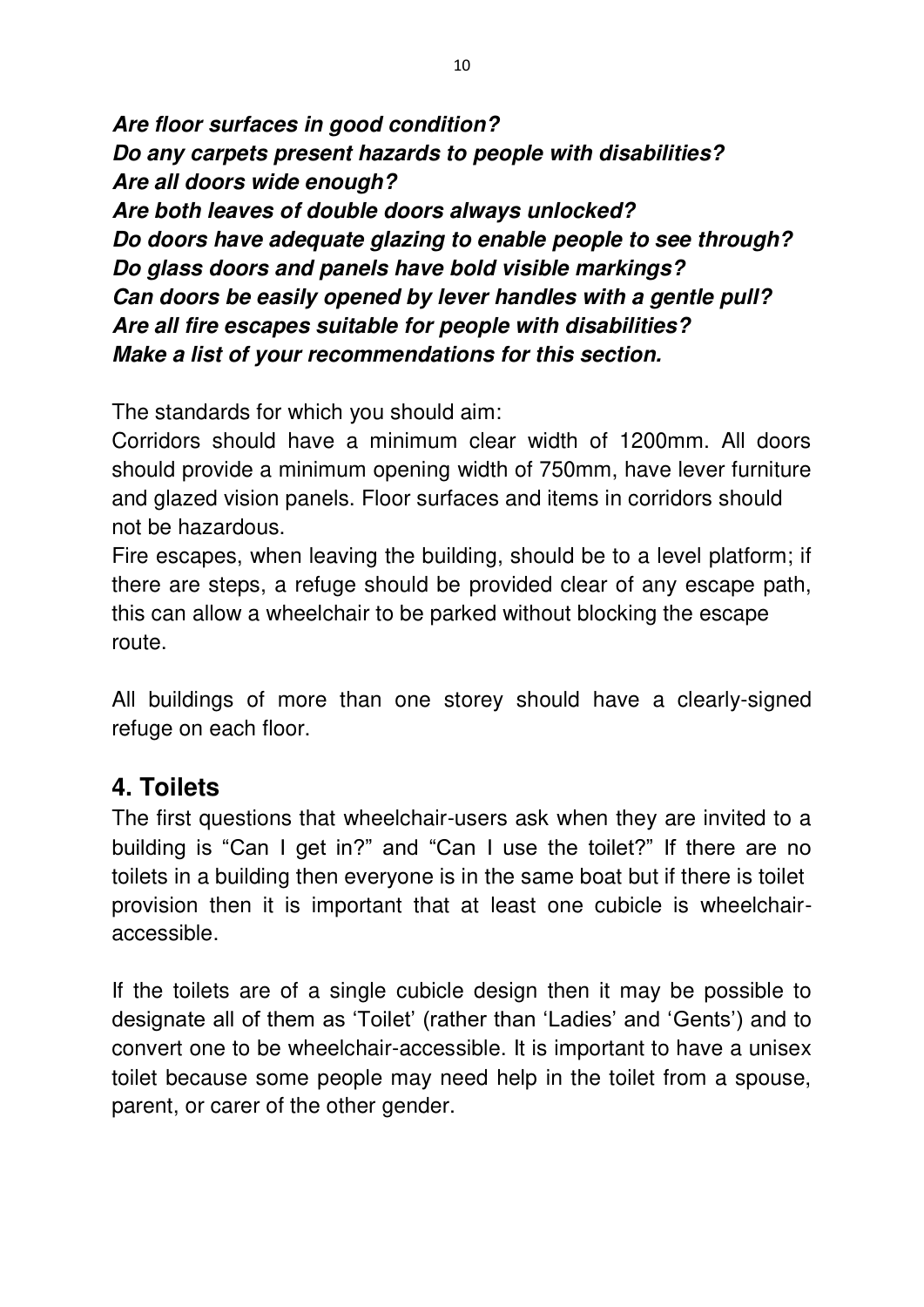The design standards for a wheelchair-accessible toilet are very precise and the positioning of all equipment must be exact; advice is available from the church's inspecting architect or surveyor about the layout of such toilets.

Wheelchair-accessible toilets **must** be kept free of obstruction and **not**  used as storage areas. An alarm should be fitted to all accessible toilets and people should know how to respond to alarm calls.

Toilets should be clearly signed with pictograms – it is important that signs are read and understood by everyone.

Floors should be of a non-slip material and in good condition. All toilet fittings should be of a contrasting colour to the surroundings as some people have limited colour vision.

Toilet cubicles should be of sufficient size to allow users to enter, sit and rise without difficulty. All door locks should be fitted with a coin-release indicator bolt.

It is valuable to offer facilities for baby-changing; sometimes these are included in the unisex toilet; this should only occur if no other space is available. A sign may be necessary to suggest that baby-changing facilities must be folded away after use

All toilets should be serviced on a regular basis.

## *Assessment:*

*Are the toilets in the building suitable for people with disabilities? Is there unisex provision? Is there wheelchair-accessible provision? Are toilets used for storage? How can this be avoided? Are all toilets properly signposted? Are the colours in a toilet confusing? Can door locks be opened from outside in an emergency? Make a list of your recommendations for this section.*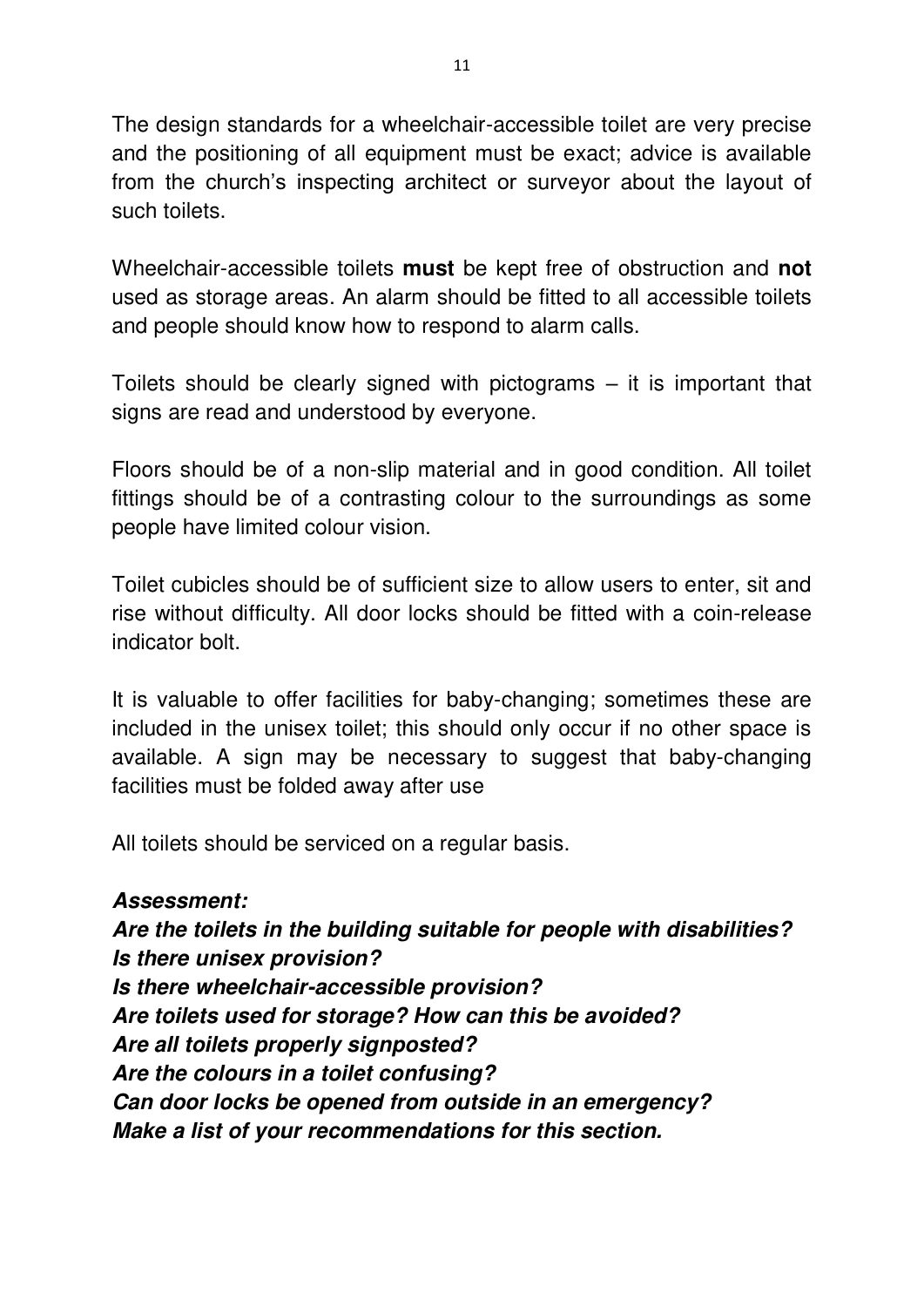The standards for which you should aim:

Specific design standards exist for accessible toilets; these should be consulted before any adaptations are made; toilets should follow the guidance in BS 8300:2009 or the Building Regulations (Approved Document M).

Where possible, buildings should provide one unisex accessible toilet; wheelchair-accessible cubicles in gender-exclusive toilets are only acceptable if there is also unisex provision.

# **5. Seating areas**

When people are in church much of their time is spent in seating areas; it is therefore preferable that seats are suitable for everyone.

When looking at what type of chairs are appropriate, it is worth reminding that some people require a firm support (chair or pew) in front to pull themselves up on rather than needing arms on chairs.

Pews can create real isolation for people who use wheelchairs. Where fixed seats or pews are provided there should be a number of spaces within the seating area for wheelchair users.

It is preferable if wheelchair spaces offer a choice of positions and allow one's companions to sit alongside.

Wheelchair spaces should not be just at the front or rear of a seating area. Some people have difficulty in rising from a seat and so some seating should be provided with arms.

Some people with hearing impairment will lip-read a speaker; it is important, therefore, that places from which people speak can be clearly seen, are well-lit, and are not silhouetted by a window from behind.

Seating should be located to avoid glare; lighting should be at a good level and flicker-free.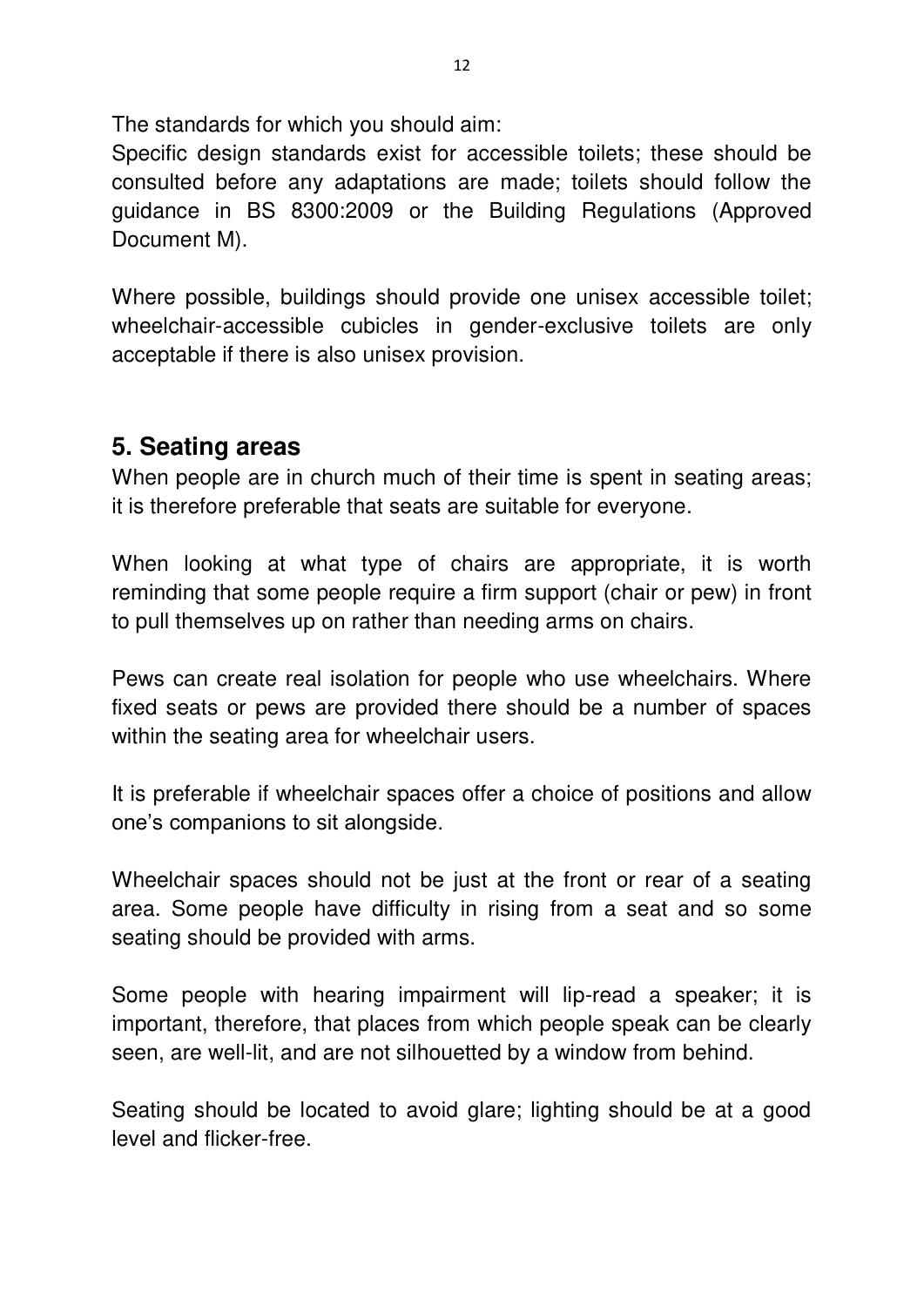*Assessment: Are there spaces for wheelchair-users in any area of seating? Do some seats have arms? Are seats located so that speakers can be easily seen and lip-read? Make a list of your recommendations for this section:* 

## **6. Hearing impairment**

Many people who use hearing aids can switch their aid so that it listens only to specific sounds from a microphone; this cuts out background noise. In order to use this facility an 'induction-loop system' is required; these are usually fitted permanently to a building although portable systems are available.

It is enormously helpful if all meeting and reception areas are fitted with an induction loop system that is constantly in use and is clearly signposted at the main entrances to the building. Everyone who speaks to groups in the building should be required to use the system. All systems should be tested at least once a month.

The requirement for an induction loop applies to both the church and the hall. It is crucial that all people who speak use the microphones - even if they do have loud voices!

Some profoundly-deaf people use sign-language; if sign-language interpreters are in use they should be located in a position that is clearly visible from the seating area and in good lighting.

Speakers should be encouraged to speak in a way that is sympathetic to the interpreter's task and to provide notes in advance of the event.

In general, everyone who uses a microphone in the building should be trained in the correct use of the equipment which should be switched on whenever a meeting takes place.

Some floor and wall surfaces create echoes which lead to difficulties for people with hearing impairment; surfaces should be finished in such a way as to avoid confusing noises or loud bangs.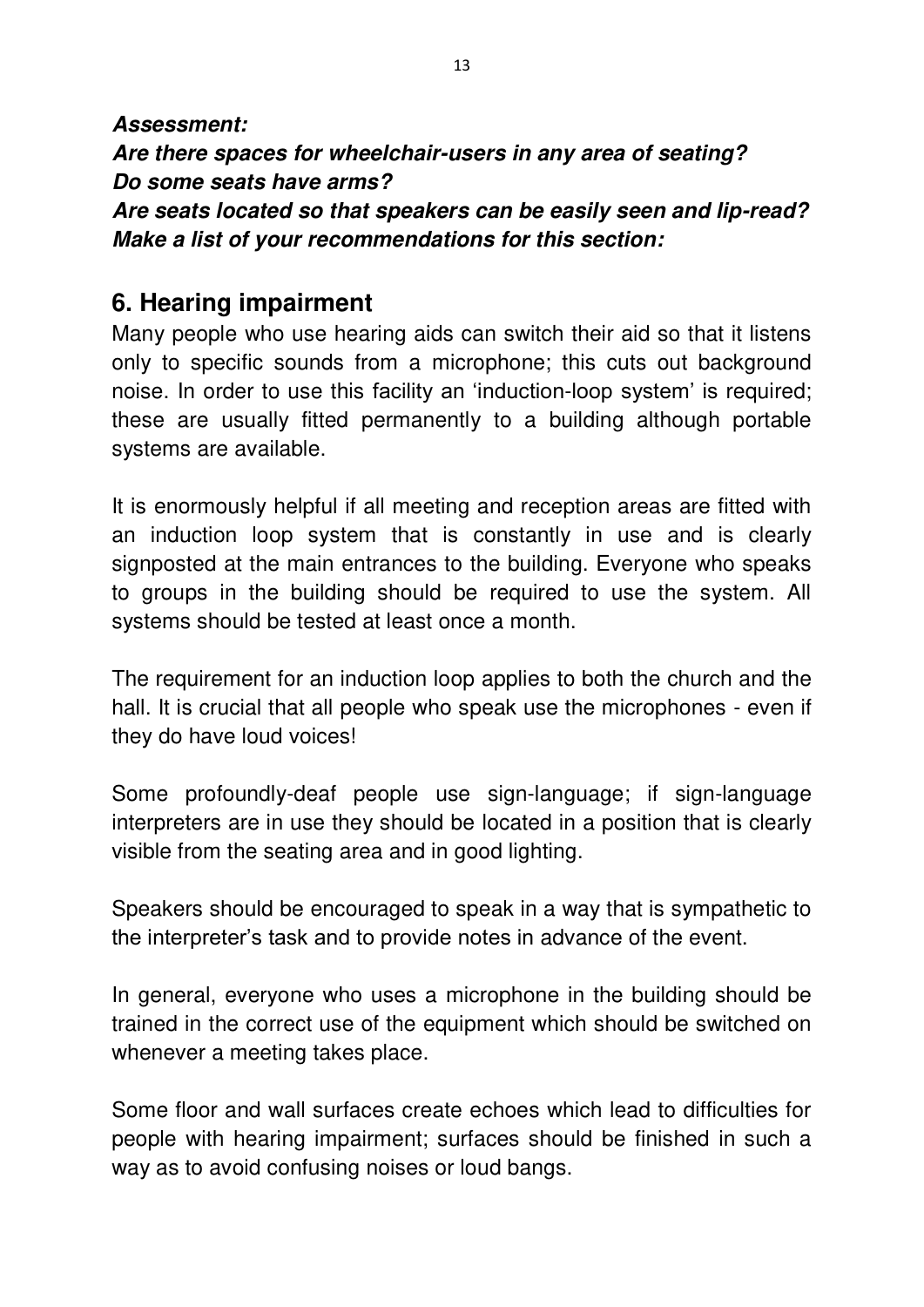Some machinery (such as an organ blower) might create noises which present difficulties for people with hearing impairment.

## *Assessment:*

*Are main meeting areas fitted with an induction-loop system? Is the system in use at all times? Is the system regularly tested? Are all speakers required to use the system? Is it possible to clearly see sign-language interpreters from all parts of the auditorium? Does the building have any unfortunate echoes or background noises? Make a list of your recommendations for this section.* 

# **7. Visual impairment**

People with visual impairment do not just have 'poor sight'; often they see things differently, are sensitive to bright light, have difficulty in distinguishing colour or low-contrast, and have severely reduced vision in the dark.

Lighting in all areas should be of high quality and set in such a way to avoid glare or silhouetting. Natural lighting should be shaded where glare occurs and reinforced where dim.

All floor and wall surfaces should be of sympathetic colours; there should be differences in floor, wall and ceiling colours in order that partially-sighted people can assess the dimensions of a room. It can be useful to take a black-and-white photograph of a room or area to enable an assessment of the quality of colour contrast; reduce the contrast of the photograph a little and you will obtain a good indication of any areas which require attention.

Signs should be in contrasting colours and always in upper and lower case lettering; signs in all capitals are difficult to read for everyone.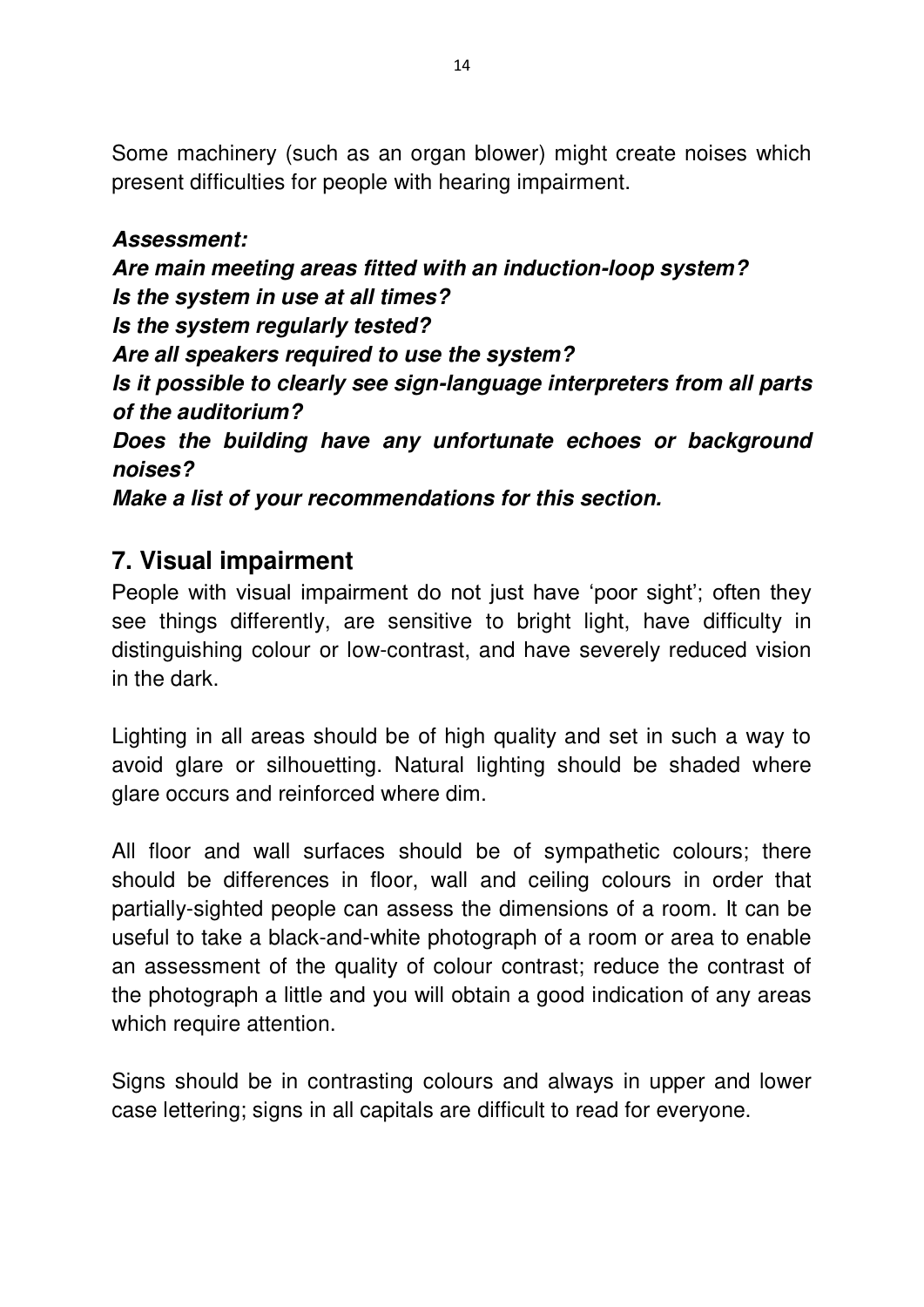Visual signs should be supplemented by tactile signs; a tactile map of the building can be very useful, especially if your building attracts tourists.

Literature should be available, as a routine alternative, in large print or electronic format. Many people who have only slight visual impairment will appreciate a larger print version of service and notice sheets.

Large print material should be printed in black on lemon-yellow paper.

Many people with more-severe visual impairment have computer programmes that convert written material into speech; it can be very valuable if literature for general use is available on computer disc or by e-mail so that it can be used on such a system. The sound from a computer can then be recorded onto audio tape for use with a portable tape player.

Very few people read Braille and versions of books in this medium are expensive and not appropriate to everyone.

It is important that everyone is able to read the information that is given to them. Literature for use by everyone should be printed in type that is no smaller than 12-point, of a sans-serif (plain) style, and on paper which provides a good contrast to the lettering; deep-tint papers with black printing are hard to read and of little use.

*Assessment: Is the lighting in the building of good quality? Are there areas of glare or darkness? Are fixtures and fittings in the building of a contrast-colour to their surroundings? Are all signs easy to read? Is all written material routinely offered alternatively in large-print on appropriate paper? Are electronic or audio versions of publications available on request? Is all literature printed in legible formats?*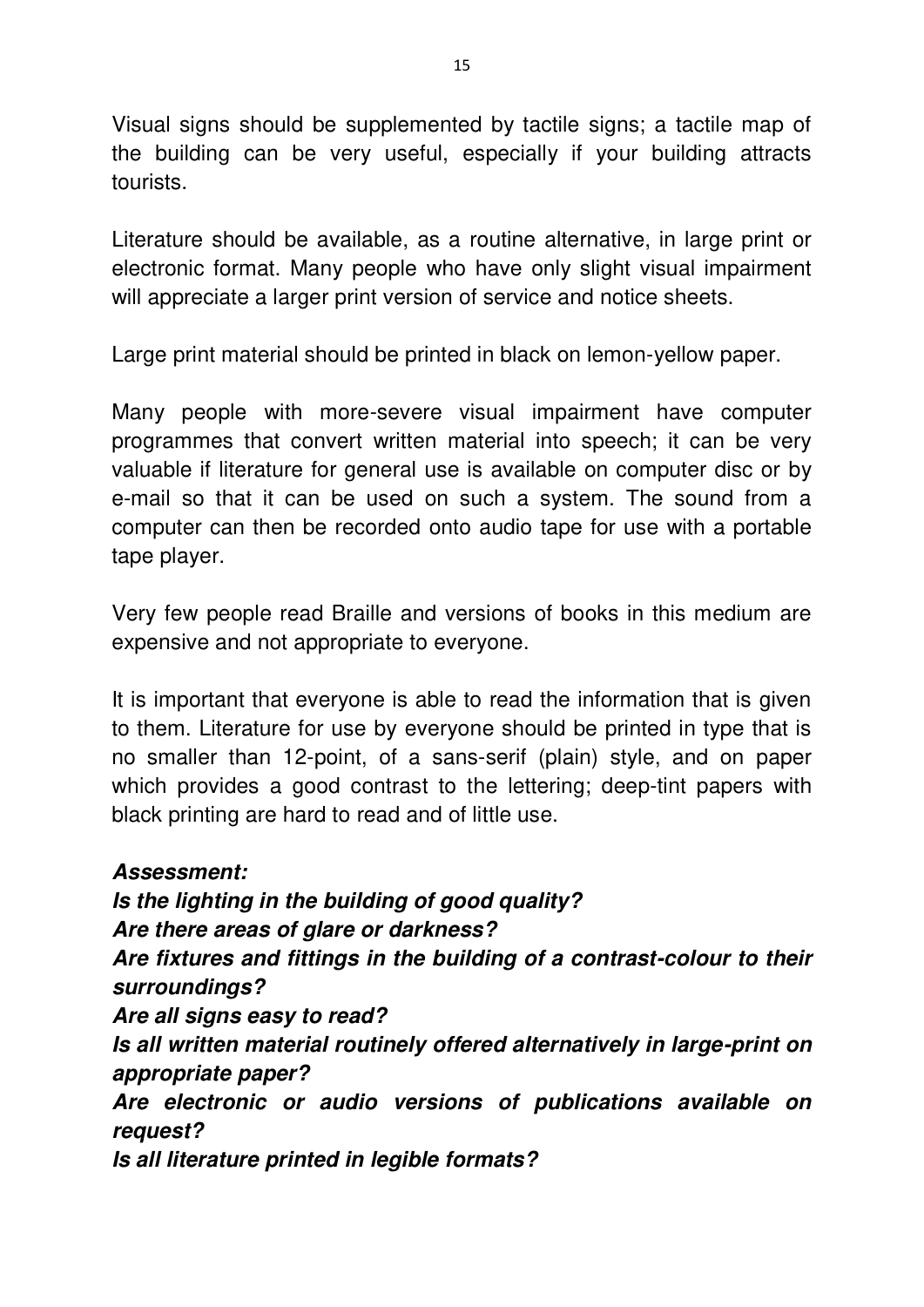#### *Make a list of your recommendations for this section.*

## **8. Learning disability**

Learning disability is, perhaps, the most common area of severe disability and is a complex and challenging area which is sometimes hard to understand. People with learning disabilities do not usually require special physical facilities (unless they also have another type of disability) but can often feel unwelcome in a church.

People who have learning disabilities will often have difficulties in understanding information, may not remember the things that they are told, may behave in a different way in church, and may need some particular attention at times.

Some people fall into the trap of describing people with learning disabilities as "having a mental age of x"; this is wrong. People's ages are based on the amount of time since they were born; everyone has a wealth of experiences and insights that have been collected over the years.

Sometimes people with learning disabilities are regarded as "children"; this too is wrong (unless they are a child). It is not right to treat an adult as if he or she is a child.

It is true that the way in which some people with learning disabilities react in society can appear to be childlike, but this is not a sign of immaturity; people with learning disabilities will simply do things in a different way to others.

Some people with learning disabilities will be of high intelligence, have considerable capacity to use information, but, at the same time, they not be able to join in with some activities of the church family or remember information form one week to another.

It is vital that the church community is welcoming to people with learning disabilities and their families.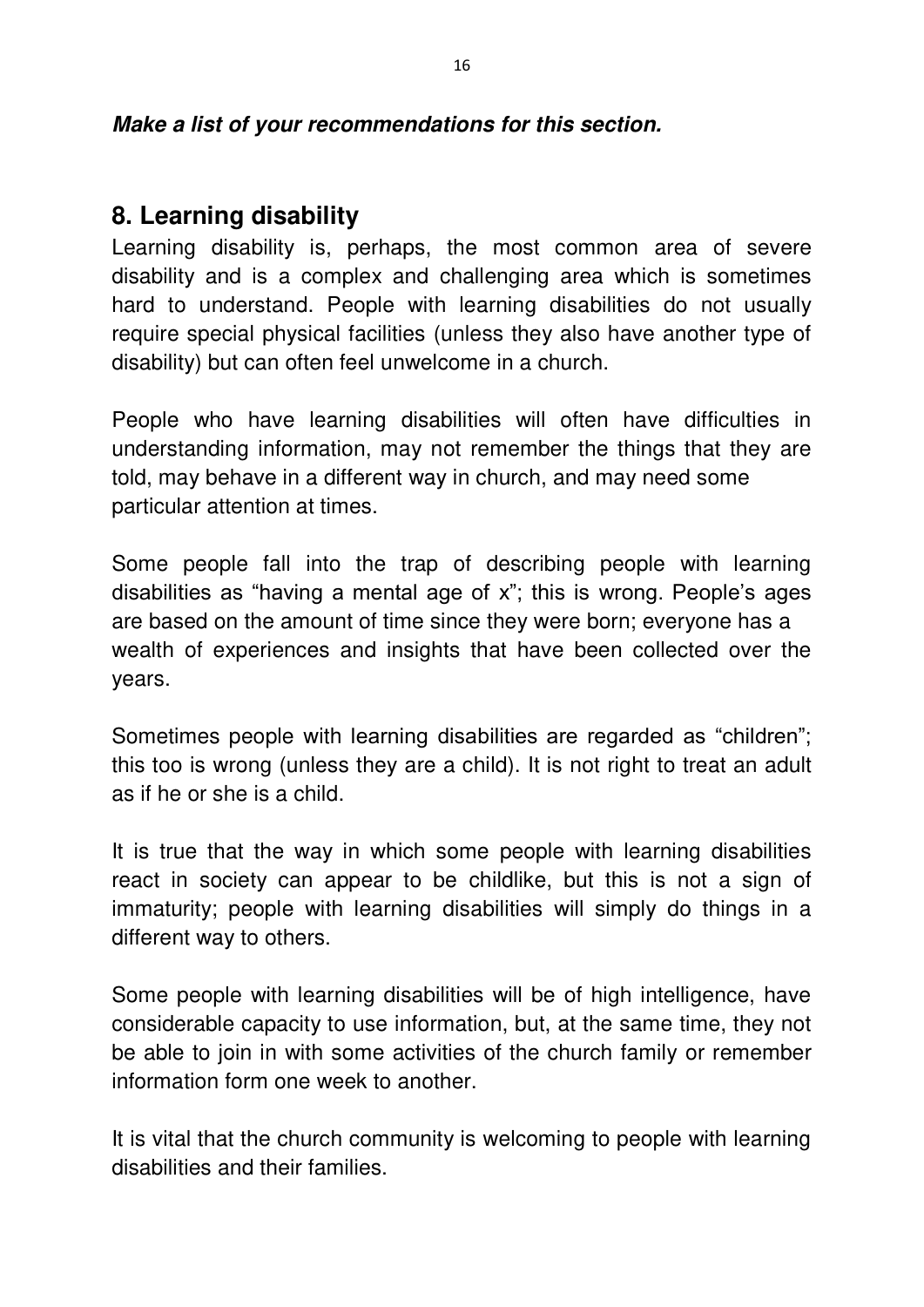In this area of disability there is no call to build ramps or install loops; rather it is our attitudes that are being challenged. When making an appraisal of our church and its approach to learning disability there is nothing physical which can be inspected; rather, there is a need to look at the way in which the church and its congregations welcome people who are different.

Do we understand that some people do not sit quietly all through the service?

Do we remember that not everyone understands the notices each week as they are given out either verbally or on paper?

Do we recognise that some people will not be able to remember the information about changes in the service that were announced last Sunday?

People with learning disabilities should be involved in all aspects of church life. It may not be possible for them to become members of the Church Council but their views should be sought when issues are under discussion.

There are many ways in which someone with a learning disability can contribute to the life of the church – perhaps by hosting a Bible study group in their home, helping with the choice of hymns, or assisting with general tasks; they can offer valuable help around the church if the correct level of support is given.

It is important to regard people with learning disabilities as Christians in their own right, to not patronise, and to ensure that everyone has a full place in our church life.

#### *Assessment:*

*How does our church offer a welcome to people with learning disabilities? Make a list of your recommendations for this section.*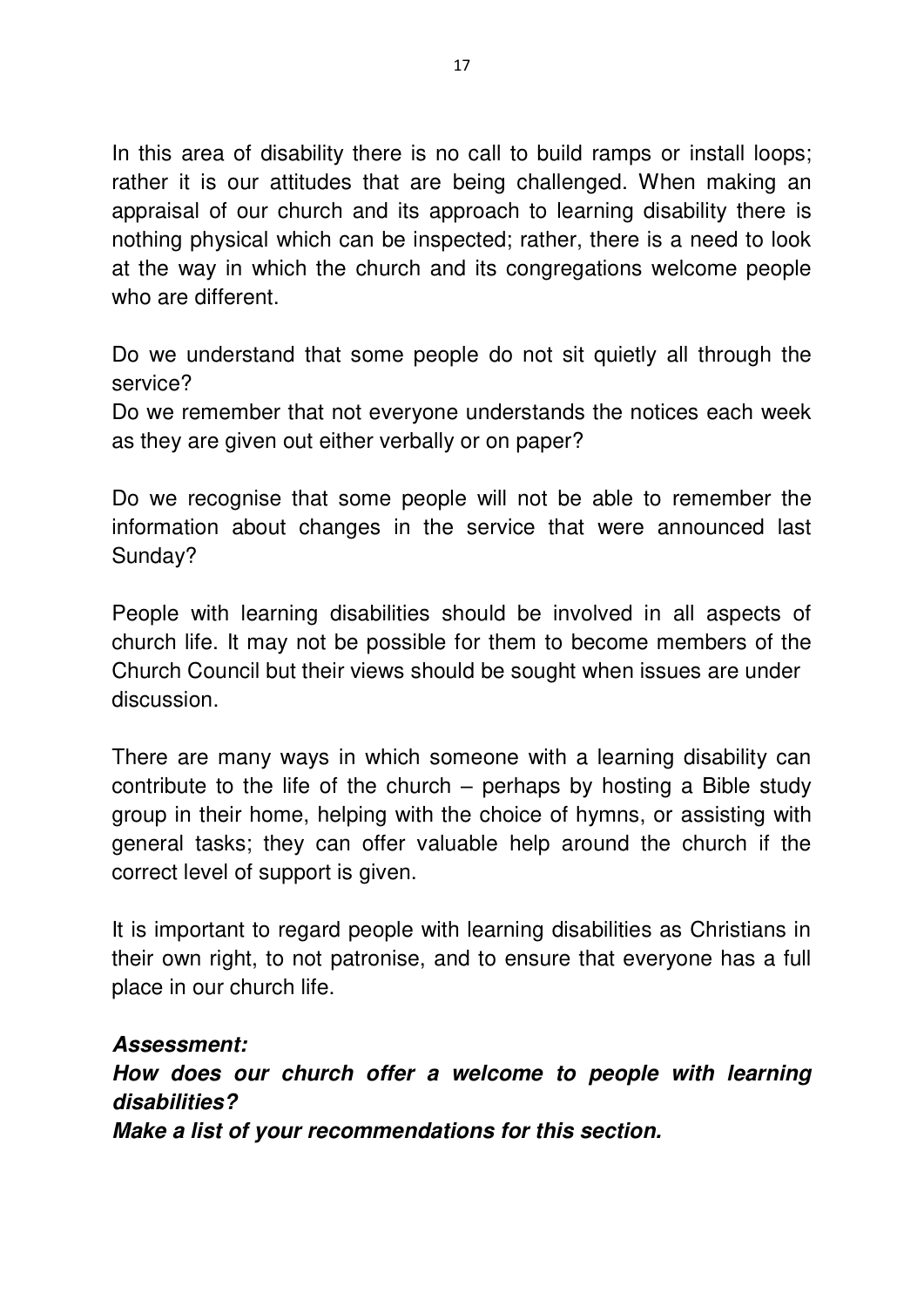## **9. General considerations**

People with disabilities will, generally, wish to join in the life of a church in as 'normal' a way as possible. This means that provisions which are made for people with disabilities should be seen as part of the every-day provision and not something that is brought out especially when certain people appear.

It is worth remembering that some disabilities can be 'invisible' (e.g. hearing difficulties or an inability to stand for extended periods). Induction loops should be in use at all time; large-print literature should be routinely set out, if it is absolutely necessary to have a temporary wheelchair ramp it should be in place during the whole of the building's opening hours.

As a 'rule of thumb' it should be assumed that people with disabilities will wish to us the building on every occasion; indeed, the law requires that we should adopt this attitude.

It is important to remember that the life of the church is not just that which happens on a Sunday morning. In conducting this access appraisal it is important to look at the events that go on during the week and which take place at venues other than the church.

Meetings for Bible study, of the Church Council, and for other purposes often take place in people's homes and it is important that our practice in this respect does not exclude someone with a disability.

In some churches the children will leave the service at some point for their own instruction and this should take place in an accessible environment.

If someone with a disability is using the building it is useful if others are available to assist if necessary. However, one should always ask if assistance is required and listen carefully to any answer that is given; never assume that help is needed. It is a natural response to seek to help but always only do that when one is asked to do.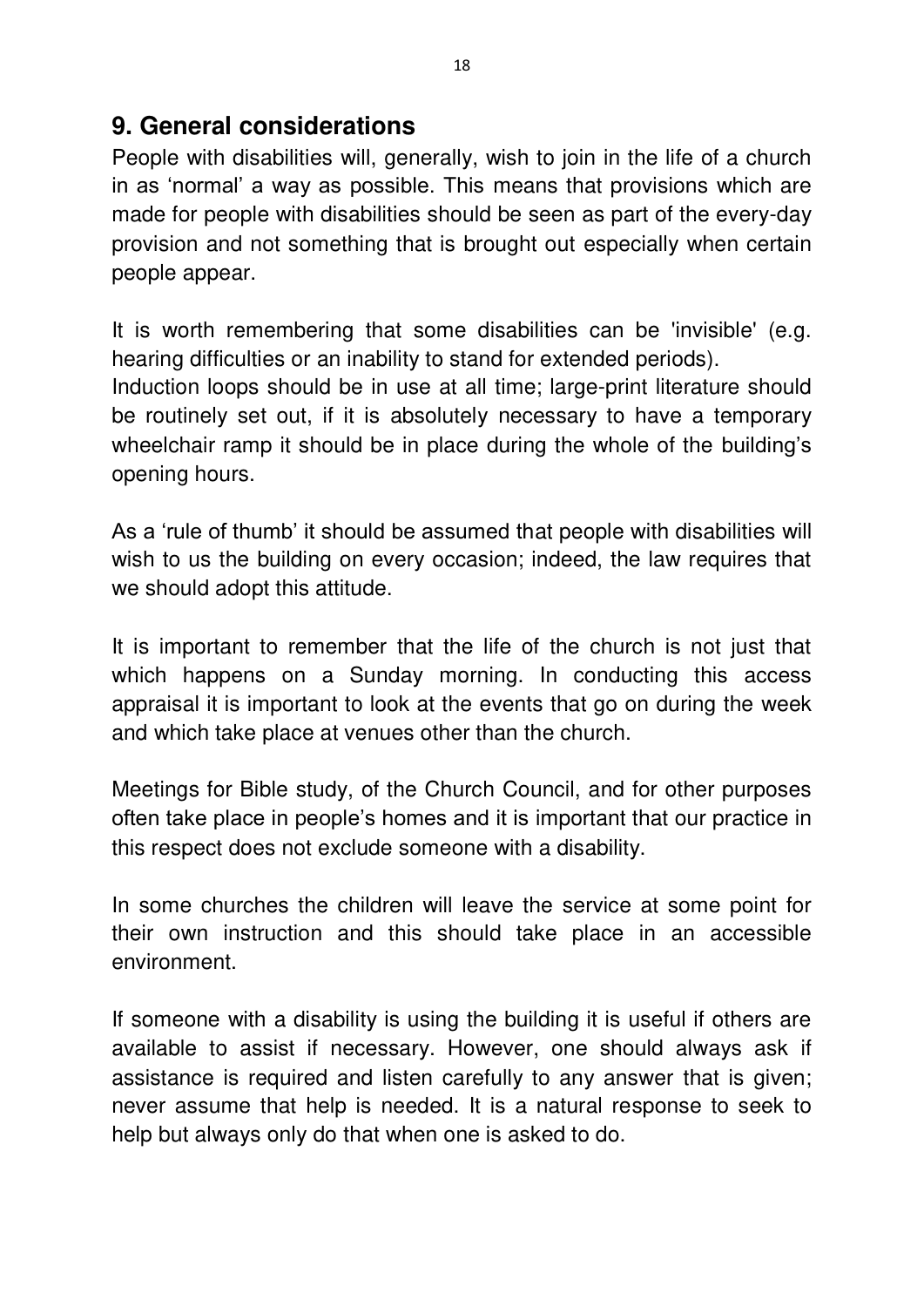Never allow the desire to help to lead to lifting someone as this could result in injury to both parties.

#### *Assessment:*

*Are all our facilities for people with disabilities available at all times?* 

*Are our mid-week and off-site activities accessible? Do we have a policy of encouraging people to ask if help is required and then listening to the answer? Do we have a policy of never lifting someone? Make a list of your recommendations for this section.*

#### **The Last Word**

Some of the actions that a Church Council will decide to take as a result of this access appraisal may affect practices, some may affect attitudes, and some may affect the buildings themselves. Please be aware that, in every instance, there is assistance available as you seek to create a better welcome for people with disabilities.

The very nature of many of our church buildings can make it very difficult to implement physical changes to meet the needs of people with disabilities; this can be a real challenge to everyone in a church as we seek to offer a full welcome.

The cost of changes can be enormous and it is hard to balance the many calls that are made on a church's finances. In all of these challenges the vital factor is that of wanting to create inclusivity in every aspect of church life – if we really desire that our church is open to all then, with God's help, we will find ways and means.

If there are to be any alterations to the church building it is vital that your archdeacon and church architect are consulted at the very earliest stage and that the Diocesan Advisory Committee for the Care of Churches (DAC) is also consulted. Any permanent changes to the fabric of your church must have the permission of a faculty. Further advice on all aspects of accessibility is available from Trinity House.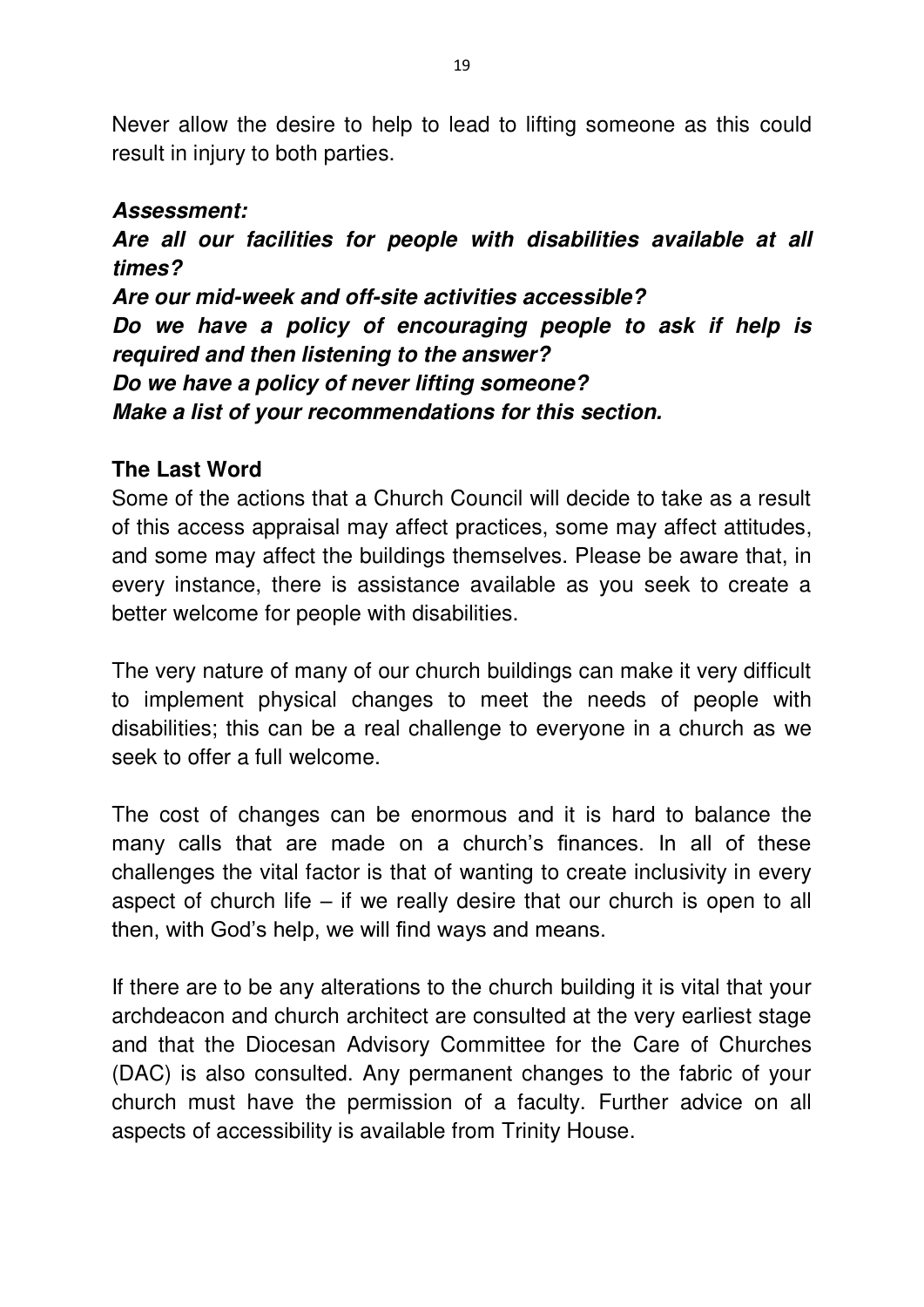If you wish for assistance in carrying out an appraisal or a full access audit it is possible for the Diocesan Disability Advisor to help in this area.

Some changes that might arise as the result of an appraisal may cost money and churches may need to look for grant-aid to complete a project.

#### **Prayer for our Parishes**

*Heavenly Father, we ask your blessing on our churches. May the doorways be wide enough to welcome all who need. Your love and ours narrow enough to shut out evil and strife. May the thresholds be smooth enough to present no stumbling blocks to children, nor barriers to those who are elderly and disabled. May the doors be strong to turn back the tempter's power but open and inviting to those who are your guests. May they be doorways to your eternal kingdom. We ask this through Jesus Christ, Our Lord. Amen.* 

#### **Book list:**

As you think about better ways of welcoming disabled people into your church you may find useful books from the following list:

Widening the eye of the needle *John Penton* – A church-based guide to ways of improving accessibility for disabled people. Church House Publishing (chpublishing.co.uk)

Access to the Historic Environment Donhead Publishing [\(www.donhead.com\)](http://www.donhead.com/)

Easy Access to Historic Properties English Heritage [\(www.english](http://www.english-heritage.org.uk/)[heritage.org.uk\)](http://www.english-heritage.org.uk/)

Disability Resource Pack The Methodist Church [\(www.methodist.org.uk\)](http://www.methodist.org.uk/)

Roofbreaker Guides Through the Roof [\(www.throughtheroof.org\)](http://www.throughtheroof.org/)